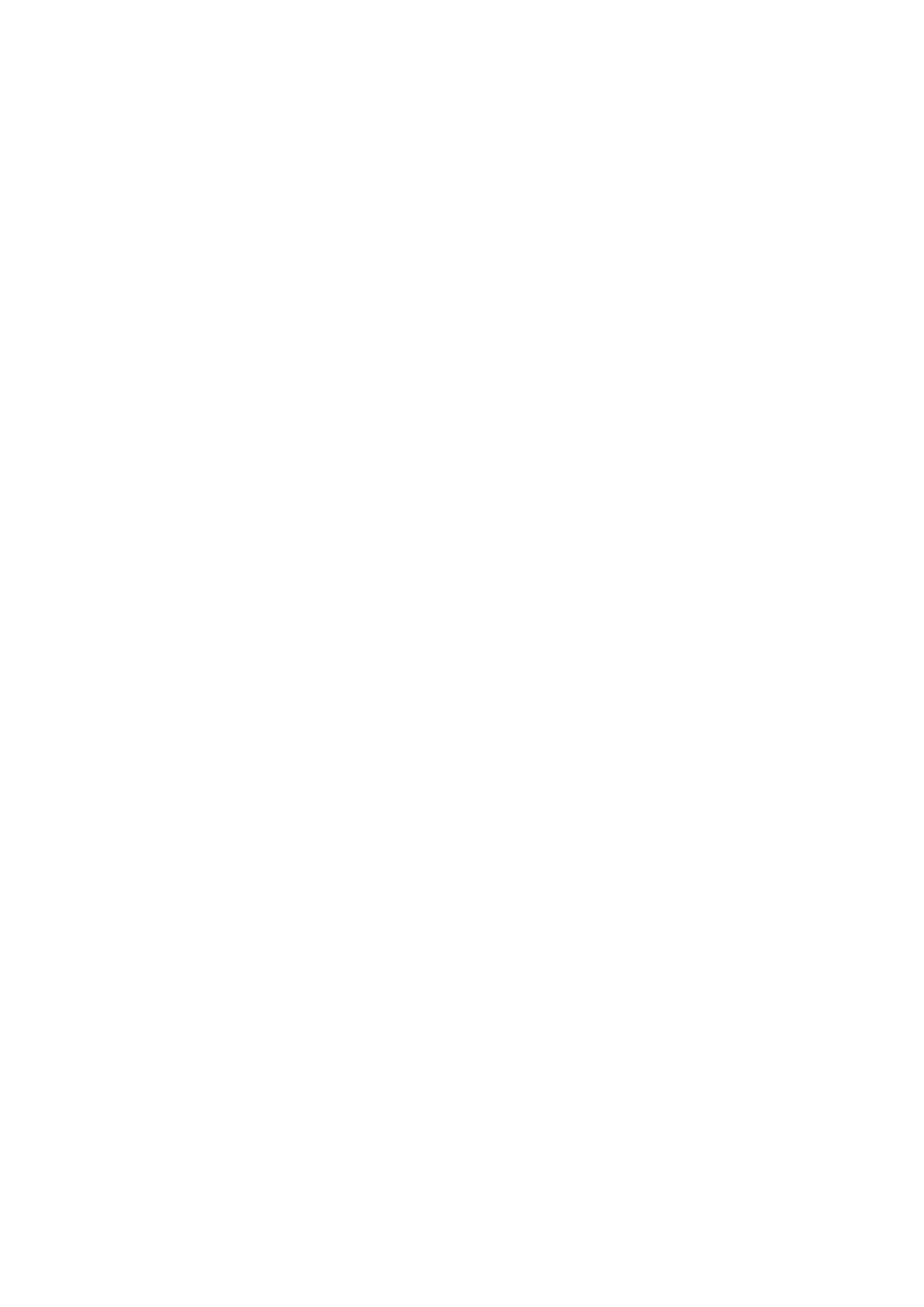## Editorial

#### A NEW APPROACH, A NEW YARN, A PROVEN MACHINE CONCEPT

J 10 technology is based on a spinning nozzle newly developed by Rieter. The main advantage of this technology is apparent in the structure of the yarn, which differs from other air-jet-spun yarns. The advantages are visible primarily in downstream processing and in the end product. Air-Jet spinning is the most productive of all known spinning processes. The spinning speed under mill conditions is up to 450 m/min. The machine concept is closely related to that of the R 40 rotor spinning machine – the result of the J 10 robot's superior piecing technology is a perfect piecing. A further priority in the development of the machine was low energy and spare parts consumption in order to keep operating costs low.

Rieter now offers four spinning technologies from a single source: ring spinning, compact spinning, rotor spinning and air-jet spinning. Yarns produced on Rieter machines are familiar under the following brand names: Rieter ringspun yarn, Com4® and ComfoRo®. The novel yarn produced on the air-jet spinning machine is marketed under the ComforJet® name. The different structures of the four yarns (Fig.1) open up new potential applications for innovative textile companies.



Fig. 1 Which of Rieter's four yarns is suitable for your customers?

#### DO YOU KNOW WHICH SPINNING SYSTEM IS SUITABLE FOR YOUR SPINNING MILL?

Rieter . J 10 Air-Jet Spinning Machin

Rieter is the only company worldwide to offer all four spinning technologies and spinning preparation machinery optimized for them – from a single source. From a neutral standpoint Rieter can therefore recommend and supply the spinning system that is most suitable for the required application. The initial installations of the J 10 airjet spinning machine have shown once again that correct fiber and sliver preparation exert a major influence on yarn quality and productivity. With this knowledge, our sales personnel and technologists support you with advice and assistance in choosing the right spinning system and preparatory process. Our spinning schedules and computations for the spinning mill as a whole enable you to compare the economics of the four different spinning processes.

#### OPTIMAL OVERALL CONDITIONS FOR AIRIET **SPINNING**

Mill operations have clearly shown that air conditioning in the spinning mill has a major impact on spinning quality and production stability, especially in air-jet spinning. Rieter's leading role in technological know-how is apparent in the optimization of the process as a whole - from fiber preparation to spinning. Increasing numbers of spinning mills are utilizing Rieter's blowroom lines, combing lines and autoleveler drawframes to produce high-quality fine slivers in order to achieve higher efficiency in air-jet spinning.

Peter Gnägi, CEO Rieter Textile Systems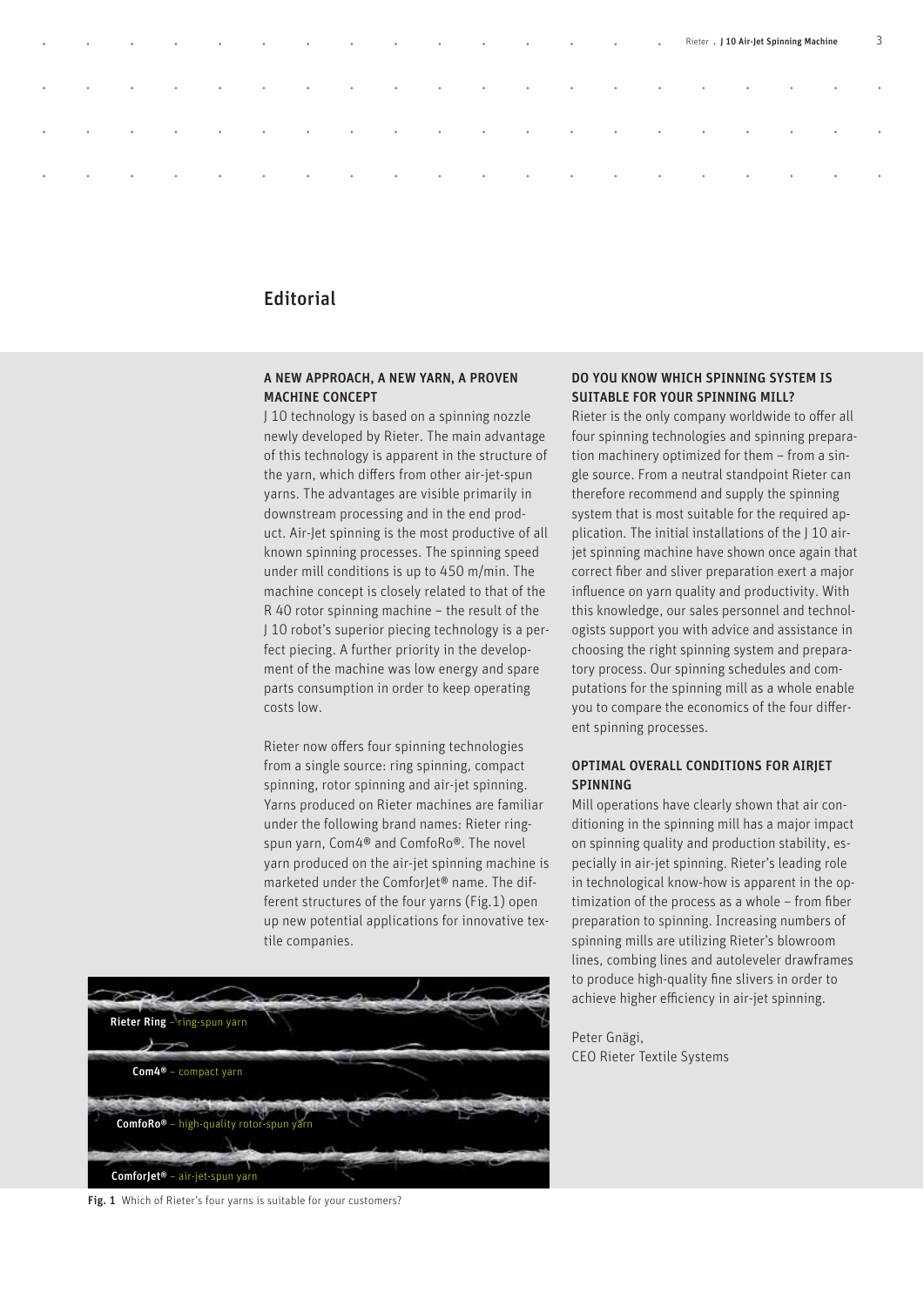| 4         |                          |                                     |                                                           |                                                                   |                   |                          |                          |                                 |                                                                                                                                                                                                                                                                                                                                                           |                                |                                   |                          |                                                                                                                 |                          | <b>Contract Contract</b> | <b>South Contract Contract Contract Contract</b> | $\sim$ 0.000 $\pm$               | <b>Contract Contract</b> |
|-----------|--------------------------|-------------------------------------|-----------------------------------------------------------|-------------------------------------------------------------------|-------------------|--------------------------|--------------------------|---------------------------------|-----------------------------------------------------------------------------------------------------------------------------------------------------------------------------------------------------------------------------------------------------------------------------------------------------------------------------------------------------------|--------------------------------|-----------------------------------|--------------------------|-----------------------------------------------------------------------------------------------------------------|--------------------------|--------------------------|--------------------------------------------------|----------------------------------|--------------------------|
| $\bullet$ | $\sim$ 100 $\pm$         | $\sim$ 100 $\pm$                    | $\sim 100$                                                | $\sim$ 0.000 $\pm$                                                | <b>Contractor</b> | <b>Contract Contract</b> | <b>Contract Contract</b> | the contract of the contract of | <b>Contract Contract</b>                                                                                                                                                                                                                                                                                                                                  | <b>Contract Contract State</b> | <b>Contract Contract Contract</b> | <b>Contract Contract</b> | <b>Contract Contract</b>                                                                                        | <b>Contract Contract</b> | <b>Contract Contract</b> | <b>State Control</b>                             | $\sim$ 0.000 $\pm$               | <b>Contract</b>          |
| $\bullet$ | $\sim 100$ km s $^{-1}$  | $\sim 10^{-10}$ and $\sim 10^{-10}$ | $\mathcal{L}(\mathcal{A})$ and $\mathcal{A}(\mathcal{A})$ | $\bullet$ and $\bullet$ and $\bullet$ and $\bullet$ and $\bullet$ |                   |                          |                          |                                 | $\bullet$ and $\bullet$ and $\bullet$ and $\bullet$ and $\bullet$ and $\bullet$ and $\bullet$ and $\bullet$ and $\bullet$ and $\bullet$ and $\bullet$ and $\bullet$ and $\bullet$ and $\bullet$ and $\bullet$ and $\bullet$ and $\bullet$ and $\bullet$ and $\bullet$ and $\bullet$ and $\bullet$ and $\bullet$ and $\bullet$ and $\bullet$ and $\bullet$ |                                |                                   |                          | the contract of the contract of the contract of the contract of the contract of the contract of the contract of |                          | <b>Contract Contract</b> | <b>Contract Contract Only</b>                    | $\sim$ 0.000 $\sim$ 0.000 $\sim$ | $\sim 100$ km s $^{-1}$  |
| $\bullet$ | <b>Contract Contract</b> | <b>Contract Contract Contract</b>   |                                                           |                                                                   |                   |                          |                          |                                 |                                                                                                                                                                                                                                                                                                                                                           |                                |                                   |                          | the contract of the contract of the contract of the contract of the contract of the contract of the contract of |                          |                          | the control of the control of the                |                                  | <b>Contractor</b>        |

### Now on the starting line – the new  $J_1$  10 air-jet spinning machine

The J 10 - a marvel of production in the smallest possible space. With its high speed of up to 450 m/min under mill conditions, the J 10 airjet spinning machine ranks top of the productivity table. The two-sided machine concept with the cans located immediately under the spinning machine reduces space requirements and operating costs for air conditioning and buildings, and simplifies the integration of the machine in existing spinning mills.

Why launch a new technology? High productivity, low manufacturing costs per kilogram of yarn and novel yarn properties – the development team had all of these targets constantly in its sights during the development of the new air-jet spinning process. These cannot be achieved by small evolutionary steps in existing technologies.

#### THE CHERRY-PICKER CONCEPT

How did the development team approach this assignment? Development chief Dr. Götz Gresser explains: "We tapped Rieter's wealth of experience, analyzed Rieter's existing machines in detail and chose the best of everything. We adopted the drafting system technology from



the G 35 ring spinning machine and adapted it to high speeds. The robots on the J 10 are based on the automation technology of the R 40 rotor spinning machine. Invisible piecings – as on the R 40 – result in high yarn quality. Experience with Plyfil technology - the Suessen air-jet spinning process – was also incorporated in the development of the J 10. We pursued new approaches in the machine concept, without re-inventing everything (Fig. 2). Otherwise it would not have been possible to develop a totally new machine within the space of 6 years."

#### THE J 10 HAS PASSED THE PRACTICAL TEST

"Our customers set high standards for Rieter machines. This is the benchmark for our developments before we release them for sale", marketing chief Edda Walraf explains. "Exhaustive tests in our development laboratories were followed by a trial phase lasting several years with different types of fiber under practical conditions in spinning mills. The global market launch of air-jet spinning technology has been proceeding in stages since June 2009. We aren't standing still. We're working continuously on expanding its spheres of application."

#### ALL SPINNING SYSTEMS FROM A SINGLE SOURCE

Peter Gnägi, CEO of Rieter Textile Systems, is proud of what has been achieved. "Rieter is the only company that can offer all spinning processes for short staple spinning from a single source: ring spinning, compact spinning, rotor spinning and the newly developed air-jet spinning (Fig. 3).

Fig. 2 The new J 10 air-jet spinning machine with four robots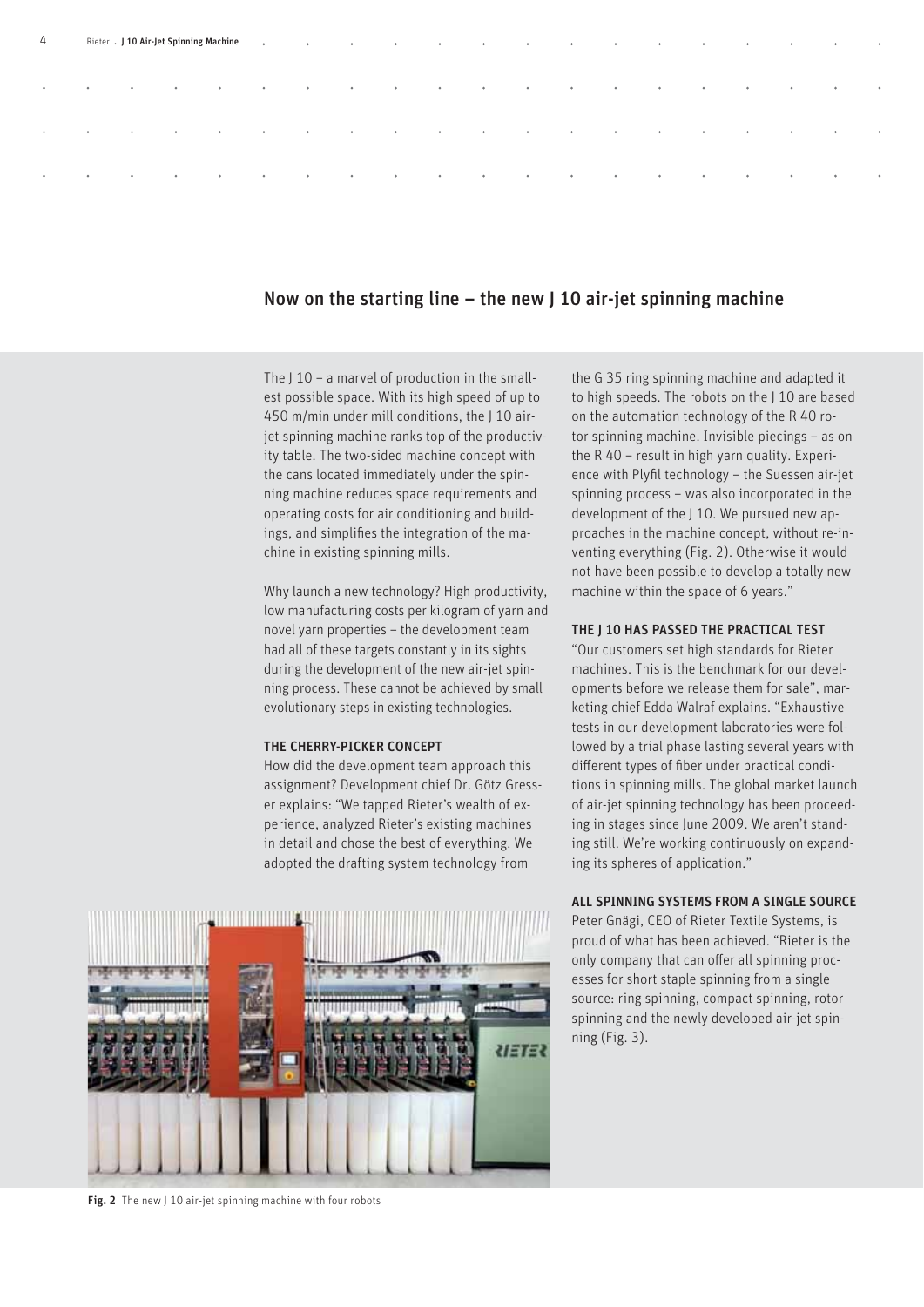| <b>Contract Contract</b><br>$\bullet$       | <b>Contract Advise</b>                | <b>Contract Ave</b>               | $\sim$ $\sim$ $\sim$     | <b>Contract Contract Contract</b> |                                        |                                   |                          |                                                                                                                 |                   |                   |                                   |                    |                                  |                                    |                          |                                     | . Rieter . J 10 Air-Jet Spinning Machine |                           | -5               |
|---------------------------------------------|---------------------------------------|-----------------------------------|--------------------------|-----------------------------------|----------------------------------------|-----------------------------------|--------------------------|-----------------------------------------------------------------------------------------------------------------|-------------------|-------------------|-----------------------------------|--------------------|----------------------------------|------------------------------------|--------------------------|-------------------------------------|------------------------------------------|---------------------------|------------------|
| $\bullet$                                   | <b>Contract Contract</b><br>$\bullet$ | <b>Contract</b>                   |                          | $\sim$ 100 $\pm$                  | <b>Contractor</b><br><b>Contractor</b> | <b>Contract Contract Contract</b> | <b>Contract Contract</b> | <b>Contract Advised</b>                                                                                         | <b>Contractor</b> | <b>Contractor</b> | <b>Contract Contract Contract</b> | <b>State State</b> |                                  | $\sim$<br><b>Contract Contract</b> | <b>Contractor</b>        |                                     | $\sim 100$ m $^{-1}$                     | $\sim 100$ km s $^{-1}$   | $\sim$ 100 $\pm$ |
| $\sim$ 0.000 $\sim$<br>$\bullet$            |                                       | <b>Contract Contract Contract</b> |                          |                                   |                                        |                                   |                          | e e e e e e e e e e e e e e                                                                                     |                   |                   |                                   |                    | $\sim$ 0.000 $\sim$ 0.000 $\sim$ | $\sim$ $\sim$ $\sim$ $\sim$        |                          | the contract of the contract of the | <b>Contract Contract Only</b>            | $\sim 10^{-10}$ m $^{-1}$ |                  |
| <b>Contract Contract</b><br><b>Contract</b> | <b>Contract Contract</b>              | <b>Contract</b>                   | <b>Contract Contract</b> | <b>Contract Contract</b>          | <b>Contractor</b>                      | <b>Contract Contract</b>          |                          | the contract of the contract of the contract of the contract of the contract of the contract of the contract of |                   |                   |                                   |                    |                                  | <b>Contract Contract</b>           | <b>Contract Contract</b> | <b>Contract Contract</b>            | <b>Contract Contract</b>                 | $\sim 10^{-10}$ m $^{-1}$ |                  |
|                                             |                                       |                                   |                          |                                   |                                        |                                   |                          |                                                                                                                 |                   |                   |                                   |                    |                                  |                                    |                          |                                     |                                          |                           |                  |

Since Rieter supplies machinery and spare parts for the entire spinning mill, we can optimize the spinning process through all process stages. We have this technological expertise for all four spinning systems and you can therefore have confidence in Rieter's recommendations. Our sales personnel and technologists can explain to you in detail the differences between the spinning processes and the yarn and fabric qualities. We can process any conceivable raw material

| Spinning speed   | up to 450 m/min., depending on type of fiber,<br>yarn count and end use                                                             |
|------------------|-------------------------------------------------------------------------------------------------------------------------------------|
| Yarn count       | Ne 30 to Ne 50                                                                                                                      |
| Spinning units   | 100 individually driven spinning units,<br>50 units per side, gauge 260 mm                                                          |
| Number of robots | 4 robots, with piecing technology for invisible piecings                                                                            |
| Drive            | individual drives for each spinning and winding unit,<br>separate machine sides for simultaneous<br>production of 2 different varns |
| Drafting system  | 4-over-4 drafting system with patented traverse mechanism                                                                           |
| Yarn clearer     | USTER Quantum Clearer 2, optical or capacitive,<br>with or without foreign matter detection                                         |
| Winding          | individually driven winding units for cylindrical<br>packages up to 300 mm in diameter                                              |

into yarn under mill conditions in our test spinning facilities. We not only develop machines, we also examine the effects of raw materials and yarns through the weaving and knitting processes to the textile end product. This is what distinguishes Rieter from all other suppliers. We are therefore in a position to provide our customers with practical advice going far beyond pure machine-related technology and contribute to their success."

### RELIABLE DATA FOR CONFIDENT DECISIONS

"Whenever something quite new appears on the market, customers are initially uncertain. Until they have heard the first reports on experience under mill conditions. Customers then have to be able to rely on what sales personnel tell them," comments Reto Thom, head of Rieter's market organization. "Since we know the requirements of downstream processing from technological studies, we can tell our customers exactly which spinning system is best for their fiber materials and requirements. And our detailed calculations help customers to compare the economics of all four spinning systems. In contrast to our competitors, we can offer this service because





Fig. 3 All four spinning systems from a single source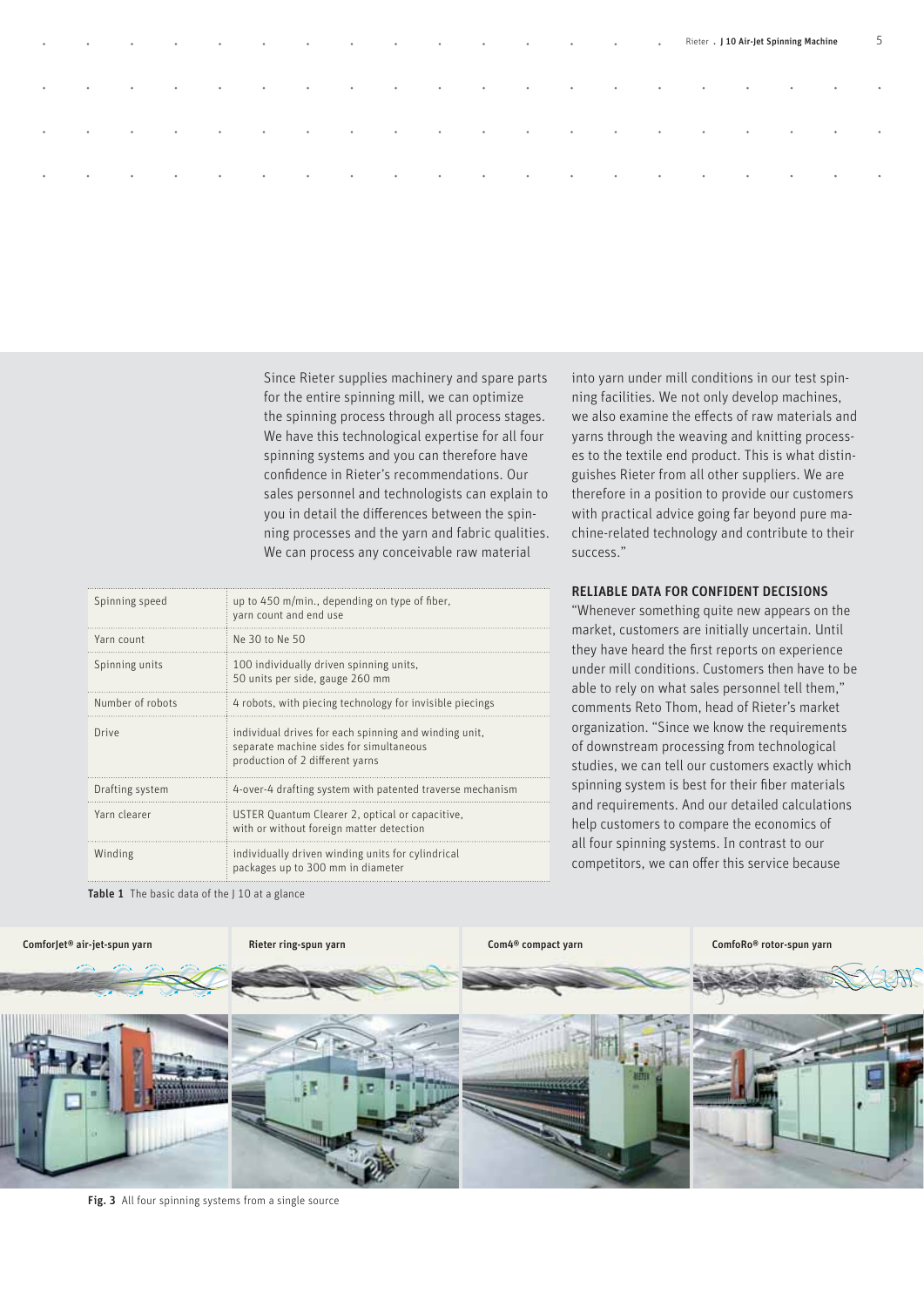| 6         |                                                                                                                                                                                                                                                                                                                                                                                                                                                           |                         |                          |                      |                                                           |                                                                                                                                                                                                                                                                                                                                                           |  |  |                                                                                                                 |                                                                               |                          |                                                  |                         | <b>Contract</b>         |
|-----------|-----------------------------------------------------------------------------------------------------------------------------------------------------------------------------------------------------------------------------------------------------------------------------------------------------------------------------------------------------------------------------------------------------------------------------------------------------------|-------------------------|--------------------------|----------------------|-----------------------------------------------------------|-----------------------------------------------------------------------------------------------------------------------------------------------------------------------------------------------------------------------------------------------------------------------------------------------------------------------------------------------------------|--|--|-----------------------------------------------------------------------------------------------------------------|-------------------------------------------------------------------------------|--------------------------|--------------------------------------------------|-------------------------|-------------------------|
| $\bullet$ | $\mathcal{L}^{\mathcal{L}}(\mathcal{L}^{\mathcal{L}}(\mathcal{L}^{\mathcal{L}}(\mathcal{L}^{\mathcal{L}}(\mathcal{L}^{\mathcal{L}}(\mathcal{L}^{\mathcal{L}}(\mathcal{L}^{\mathcal{L}}(\mathcal{L}^{\mathcal{L}}(\mathcal{L}^{\mathcal{L}}(\mathcal{L}^{\mathcal{L}}(\mathcal{L}^{\mathcal{L}}(\mathcal{L}^{\mathcal{L}}(\mathcal{L}^{\mathcal{L}}(\mathcal{L}^{\mathcal{L}}(\mathcal{L}^{\mathcal{L}}(\mathcal{L}^{\mathcal{L}}(\mathcal{L}^{\mathcal{L$ | <b>Contractor</b>       |                          |                      |                                                           |                                                                                                                                                                                                                                                                                                                                                           |  |  | the contract of the contract of the contract of the contract of the contract of the contract of the contract of |                                                                               |                          | the control of the control of the                |                         | <b>Contract</b>         |
| $\sim$    | $\sim$ 100 $\pm$                                                                                                                                                                                                                                                                                                                                                                                                                                          | $\sim 100$ km s $^{-1}$ | <b>Contract Contract</b> | $\sim$ $\sim$ $\sim$ | $\mathcal{L}^{\text{max}}$ and $\mathcal{L}^{\text{max}}$ | $\bullet$ and $\bullet$ and $\bullet$ and $\bullet$ and $\bullet$ and $\bullet$ and $\bullet$ and $\bullet$ and $\bullet$ and $\bullet$ and $\bullet$ and $\bullet$ and $\bullet$ and $\bullet$ and $\bullet$ and $\bullet$ and $\bullet$ and $\bullet$ and $\bullet$ and $\bullet$ and $\bullet$ and $\bullet$ and $\bullet$ and $\bullet$ and $\bullet$ |  |  |                                                                                                                 | $\mathbf{a}$ and $\mathbf{a}$ are associated by $\mathbf{a}$ and $\mathbf{a}$ | <b>Contract Contract</b> | <b>South Contract Contract Contract Contract</b> | $\sim$ 0.000 $^{\circ}$ | $\sim 100$ km s $^{-1}$ |
| $\bullet$ | $\alpha$ and $\alpha$ .                                                                                                                                                                                                                                                                                                                                                                                                                                   | <b>Contractor</b>       |                          |                      |                                                           |                                                                                                                                                                                                                                                                                                                                                           |  |  | the contract of the contract of the contract of the contract of the contract of the contract of the contract of |                                                                               |                          |                                                  |                         | <b>Contract</b>         |
|           |                                                                                                                                                                                                                                                                                                                                                                                                                                                           |                         |                          |                      |                                                           |                                                                                                                                                                                                                                                                                                                                                           |  |  |                                                                                                                 |                                                                               |                          |                                                  |                         |                         |

– as systems suppliers – we have access to all the data necessary for these calculations. With Rieter you decide on the basis of reliable data. Rieter can offer its customers precisely the machines they need, and not just the machines that are available in the product range."

#### HISTORICAL RETROSPECTIVE

Did you know that the first patents for an air-jet spinning process originate from as long ago as 1955? German inventor Konrad Götzfried was the first to obtain patents on the idea of imparting twist by means of air. Some years passed before an initial prototype emerged on the basis of this idea. A first prototype was shown at the ITMA 1975 in Milan. Rieter commenced fundamental studies on the basis of this development in 1977. Development of the current J 10 air-jet spinning machine started in 2003.



The main requirements in the development process were:

- high productivity
- marketable yarn and package quality •
- flexible, easy machine settings
- little downtime for maintenance and batch changes
- novel yarn properties to open up new markets for spinning mills
- adjustable yarn properties •
- low manufacturing costs per kilogram of yarn
- space-saving installation / setup for easy integration into existing spinning mills

And these requirements defined the structure of the machine, the automation concept, the individual components and the operating philosophy.

THE HIGH-PERFORMANCE CONCEPT OF THE J 10

Numerous innovations were incorporated in the J 10 air-jet spinning machine in order to achieve delivery speeds of 450 m/min. By comparison: the usual delivery speeds are 15 - 27 m/min. in ring spinning and 130 - 250 m/min. in rotor spinning.

Section layout and machine height have been designed to enable 500 mm (20˝) circular cans 1 070 or 1 200 mm in height to be accommodated in 2 rows under the machine. The large can format reduces the number of can changes. In order to keep operator effort and costs as low as possible, an empty tube loader containing 310 tubes is used. The empty tubes are supplied automatically to the robot – just in time – as soon as a package change is performed. The packages can be up to 300 mm in diameter.



Fig. 4 Perfect package buildup on the J 10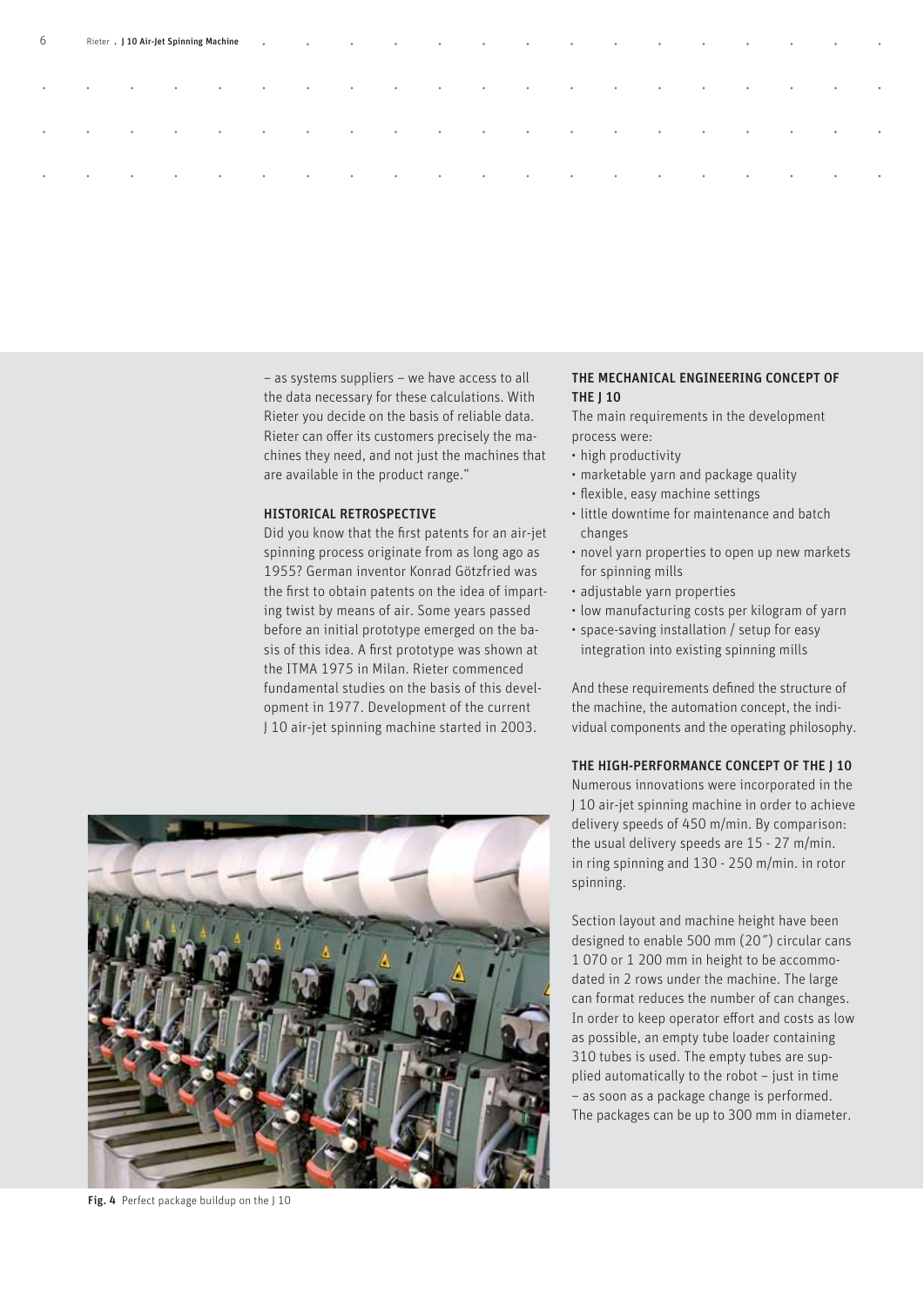| $\sim 100$ km s $^{-1}$ | <b>Contract Contract</b> | <b>Contract Contract</b>          |                          |                                   | a contract the contract of the contract of the contract of the contract of the contract of the contract of the contract of the contract of the contract of the contract of the contract of the contract of the contract of the |                        |  |                                                                                                                                                                                                                                |  |                          |                                                     |  |                           | $\overline{7}$             |
|-------------------------|--------------------------|-----------------------------------|--------------------------|-----------------------------------|--------------------------------------------------------------------------------------------------------------------------------------------------------------------------------------------------------------------------------|------------------------|--|--------------------------------------------------------------------------------------------------------------------------------------------------------------------------------------------------------------------------------|--|--------------------------|-----------------------------------------------------|--|---------------------------|----------------------------|
| $\sim 100$ km s $^{-1}$ | <b>Contract</b>          | <b>Contract Contract</b>          | <b>Contract Contract</b> | <b>Contract Contract State</b>    | <b>Contract Contract Contract</b>                                                                                                                                                                                              | <b>Contractor</b>      |  | and the contract of the contract of the contract of the contract of the contract of the contract of the contract of the contract of the contract of the contract of the contract of the contract of the contract of the contra |  | <b>Contractor</b>        | the contract of the contract of the contract of the |  |                           | $\sim 10^{-10}$ km $^{-1}$ |
| $\sim$                  | $\sim 100$ km s $^{-1}$  | <b>Contract Contract Contract</b> |                          |                                   |                                                                                                                                                                                                                                |                        |  |                                                                                                                                                                                                                                |  |                          |                                                     |  | $\sim 10^{-10}$ m $^{-1}$ | $\sim 10^{-10}$ m $^{-1}$  |
| $\sim$                  | $\sim$                   | <b>Contractor</b>                 | <b>Contractor</b>        | <b>Contract Contract Contract</b> | <b>Contractor</b>                                                                                                                                                                                                              | <b>Contract Avenue</b> |  | the contract of the contract of the contract of the contract of the contract of the contract of the contract of                                                                                                                |  | <b>Contract Contract</b> | the contract of the contract of the contract of the |  |                           | <b>Contractor</b>          |
|                         |                          |                                   |                          |                                   |                                                                                                                                                                                                                                |                        |  |                                                                                                                                                                                                                                |  |                          |                                                     |  |                           |                            |

A winding system in which two counter-rotating wings systematically guide the yarn is used on the J 10 air-jet spinning machine. This winding system finally makes pattern winding a thing of the past. The angle of intersection can be freely selected between 15° and 46°. Standard packages or soft dyeing packages can be wound on the J 10. The winding system with continuously rotating wings is low-maintenance and offers potential for production increases in the future. (Fig. 4).

#### MARKETABLE YARN AND PACKAGE QUALITY

Winding tension is kept constant over the entire package on the J 10. Together with the antipatterning device, this ensures perfect package buildup. J 10 machines are equipped with the latest USTER Quantum Clearer 2 yarn clearer, with or without foreign fiber detection, as requested by the customer, with capacitive or optical sensor. All yarn clearer settings are entered at the J 10 touchscreen. All disturbing yarn defects, neps, thick or thin places and optionally also foreign fibers, are detected and removed an essential quality prerequisite for downstream processing of the yarn without downtime in the weaving or knitting mill and for uniform fabric appearance.

#### FLEXIBLE, EASY MACHINE SETTINGS

High production speeds mean that the batches being spun are completed ever faster. The faster a machine spins, the sooner it has to be set up for new orders. The machine concept of the J 10 is therefore designed in such a way that both sides of the machine are completely independent of each other. This enables two different yarns to be manufactured simultaneously, thus enhancing spinning mills' production flexibility. Producing two yarns simultaneously on one

machine calls for two package conveyor belts and feeding of empty tubes in different colors. This has been solved by means of a color sensor in the tube loader, enabling the colored empty tubes to be distinguished from one another.

The heart of the J 10 air-jet spinning machine is the spinning unit driven by individual motors. Without a central transmission, without a drive shaft along the entire length of the machine. Following a thread break or a quality cut the individual motors of the spinning position are automatically switched off. The spinning unit no longer consumes any energy or compressed air. The same happens when maintenance personnel are performing servicing work. Switch off only a single spinning position and the rest of the machine continues to produce. Spinning unit settings – such as draft, winding speed or angle of intersection – are adjusted centrally at the machine control panel. This makes product changes fast and flexible. Flexibility is also the primary consideration in analyzing machine data. Separate production and shift reports for each product are a matter of course.

#### PATENTED TRAVERSE MECHANISM IN THE DRAFTING SYSTEM

Keeping maintenance costs as low as possible is a major challenge at the high production speeds attained by the J 10. The leading drafting system technology on the market stems from the G 35 ring spinning machine. This drafting system has been used for the J 10 and adapted to the machine's high speeds. In order to attain the extremely high drafts the 3-over-3 drafting system was developed further into a 4-over-4 drafting system. This enables fiber-preserving drawing to be performed in 3 stages.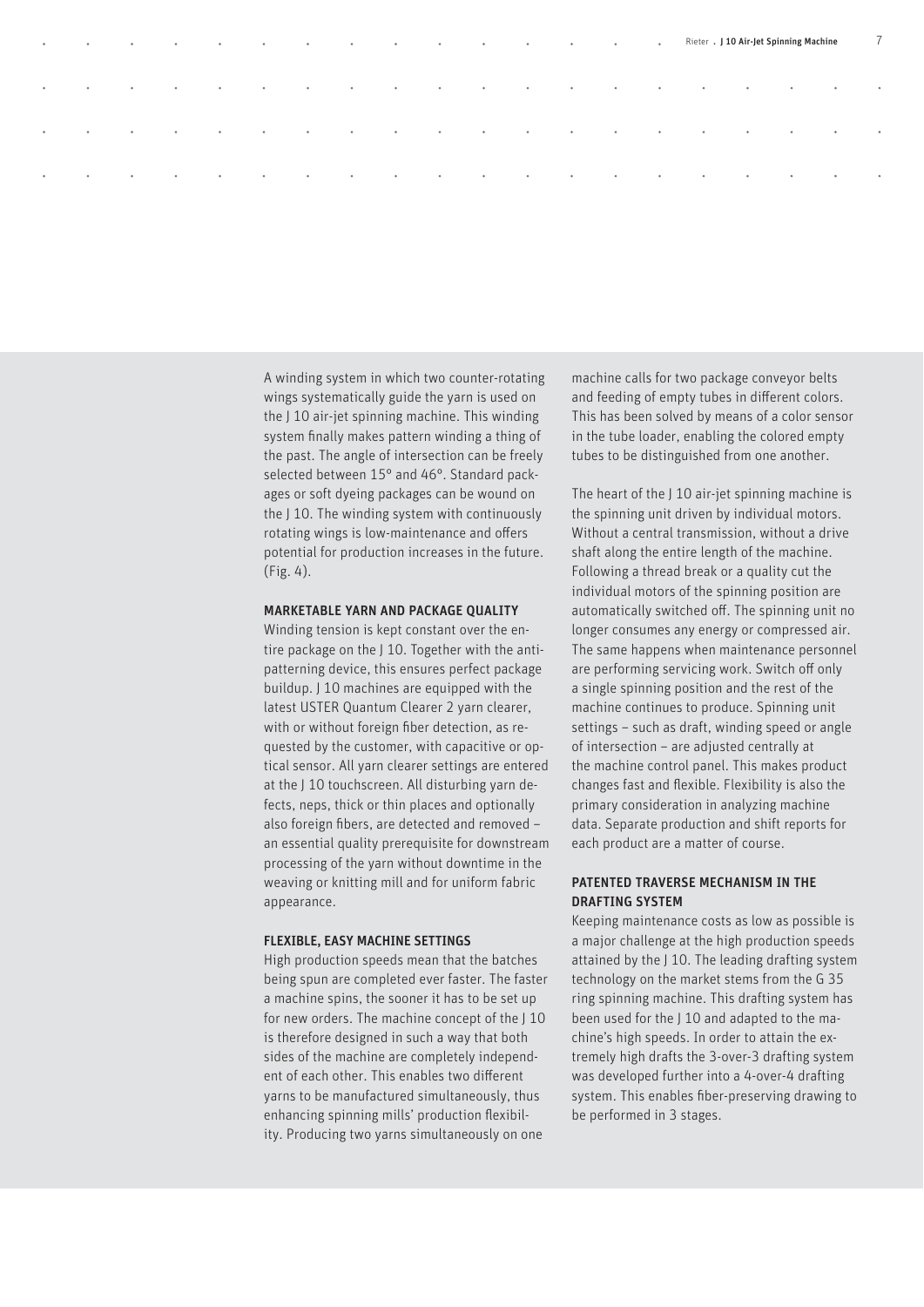| 8         |                          |                          |                           | Rieter . J 10 Air-Jet Spinning Machine |                                     |                          |                         |                                                                                                                 |                           |                         |                          | a constitution of the constitution of the constitution of the constitution of the constitution of the constitution of the constitution of the constitution of the constitution of the constitution of the constitution of the |                      |                                          |                                                                                                                                                         |                          | <b>Contract Contract of Contract Contract</b> | <b>Contract Contract</b>          | <b>Contract Contract</b> |
|-----------|--------------------------|--------------------------|---------------------------|----------------------------------------|-------------------------------------|--------------------------|-------------------------|-----------------------------------------------------------------------------------------------------------------|---------------------------|-------------------------|--------------------------|-------------------------------------------------------------------------------------------------------------------------------------------------------------------------------------------------------------------------------|----------------------|------------------------------------------|---------------------------------------------------------------------------------------------------------------------------------------------------------|--------------------------|-----------------------------------------------|-----------------------------------|--------------------------|
| $\bullet$ | $\bullet$                | <b>Contractor</b>        | <b>Contractor</b>         | <b>Contract Contract</b>               | <b>Contract Contract Contract</b>   | <b>Contract Contract</b> |                         | the contract of the contract of the contract of the contract of the contract of the contract of the contract of |                           |                         |                          |                                                                                                                                                                                                                               |                      | the contract of the contract of the con- |                                                                                                                                                         | <b>Contract Contract</b> | <b>Contract Contract Contract</b>             | $\sim$ $\sim$ $\sim$              | <b>Contract</b>          |
| $\bullet$ | $\bullet$                | $\sim 100$ m $^{-1}$     | $\sim 100$                | $\qquad \qquad \circ$                  | <b>Contract Contract</b>            | $\sim$                   | $\sim$ 0.000 $^{\circ}$ | $\sim 10^{11}$ m $^{-1}$                                                                                        | $\sim 10^{-10}$ m $^{-1}$ | $\sim$ 0.000 $^{\circ}$ | <b>Contract Contract</b> | $\sim$ 0.000 $\sim$                                                                                                                                                                                                           | $\sim 100$ m $^{-1}$ | <b>Contractor</b>                        | $\bullet$ .<br><br><br><br><br><br><br><br><br><br><br><br><br><br><br><br><br><br><br><br><br><br><br><br><br><br><br><br><br><br><br><br><br><br><br> | <b>Contractor</b>        | $\sim 10^{-10}$                               | $\sim$ 0.000 $^{\circ}$           | $\sim 100$               |
| $\bullet$ | <b>Contract Contract</b> | <b>Contract Contract</b> | $\sim 10^{-10}$ m $^{-1}$ | <b>Contract Contract Contract</b>      | the contract of the contract of the |                          |                         | the contract of the contract of the contract of the contract of the contract of the contract of the contract of |                           |                         |                          |                                                                                                                                                                                                                               |                      |                                          | the contract of the contract of the contract of the                                                                                                     |                          | <b>Contract Contract</b>                      | <b>Contract Contract Contract</b> | <b>Contractor</b>        |
|           |                          |                          |                           |                                        |                                     |                          |                         |                                                                                                                 |                           |                         |                          |                                                                                                                                                                                                                               |                      |                                          |                                                                                                                                                         |                          |                                               |                                   |                          |

The robust J 10 drafting system is equipped with a unique, patented traversing system. Lateral traverse motion is imparted to the fiber sliver fed in – and thus to the yarn produced. This prolongs the service life of the top roller covers and aprons on the J 10 by two to three-fold. The top rollers therefore have to be ground correspondingly less frequently compared with the competing system. In the long run this enormously reduces maintenance work and parts costs and enables consistent yarn quality to be achieved over long periods.

#### LOW MANUFACTURING COSTS PER KG OF YARN

Compared with other processes, air-jet technology's energy requirements per kilogram of yarn produced are the lowest for most applications. Rieter's calculations take account of energy consumption for generating compressed air. Intelligent shutdown of the individual spinning units therefore pays off. In the development process care was taken to ensure that the dimensions of the J 10 enable it to be installed in existing spinning premises. The space required for machine



Fig. 5 Invisible piecing by the robot on the J 10

Fig. 6 Diagram of the ComforJet<sup>®</sup> piecing in the spinning nozzle (yarn - orange; new fibers – yellow; air current – blue)

installation per kilogram of yarn produced is considerably smaller than for ring spinning. This results in savings on building costs and air conditioning and improves the economics of the air-jet spinning process.

#### **AUTOMATION**

A J 10 air-jet spinning machine with 100 spinning positions is equipped with four robots, two on each side of the machine (Fig. 5). The robot fulfills a number of tasks: it cleans the spinning position, produces an automatic piecing after a thread break or a clearer cut, replaces full packages and commences spinning on empty tubes. The robots on the I 10 are based on the automation technology of the R 40 rotor spinning machine. Mill-proven Rieter piecing technology with invisible piecings results in high yarn quality. The piecing process on the J 10 features total electronic monitoring and can be adjusted on the robot. Due to the progressive feeding of new fibers the appearance of the piecing resembles that of yarn. The spinning technology ensures that the fibers at the end of the yarn are perfectly integrated during piecing (Fig. 6). Piecings formed in this way fulfill all requirements in downstream processing.

#### COMFORJET® YARN – PERCEPTIBLY DIFFERENT

The motto coined by development chief Dr. Götz Gresser was: "We need a new yarn with new yarn properties that opens up new opportunities on the market for spinning mills." The development team has succeeded in fulfilling this requirement. The method of yarn formation  $-$  entangling fibers by means of a current of air in a spinning nozzle – results in a novel, perceptibly different yarn structure. This yarn produced on the J 10 machine is marketed under the Comforlet<sup>®</sup> brand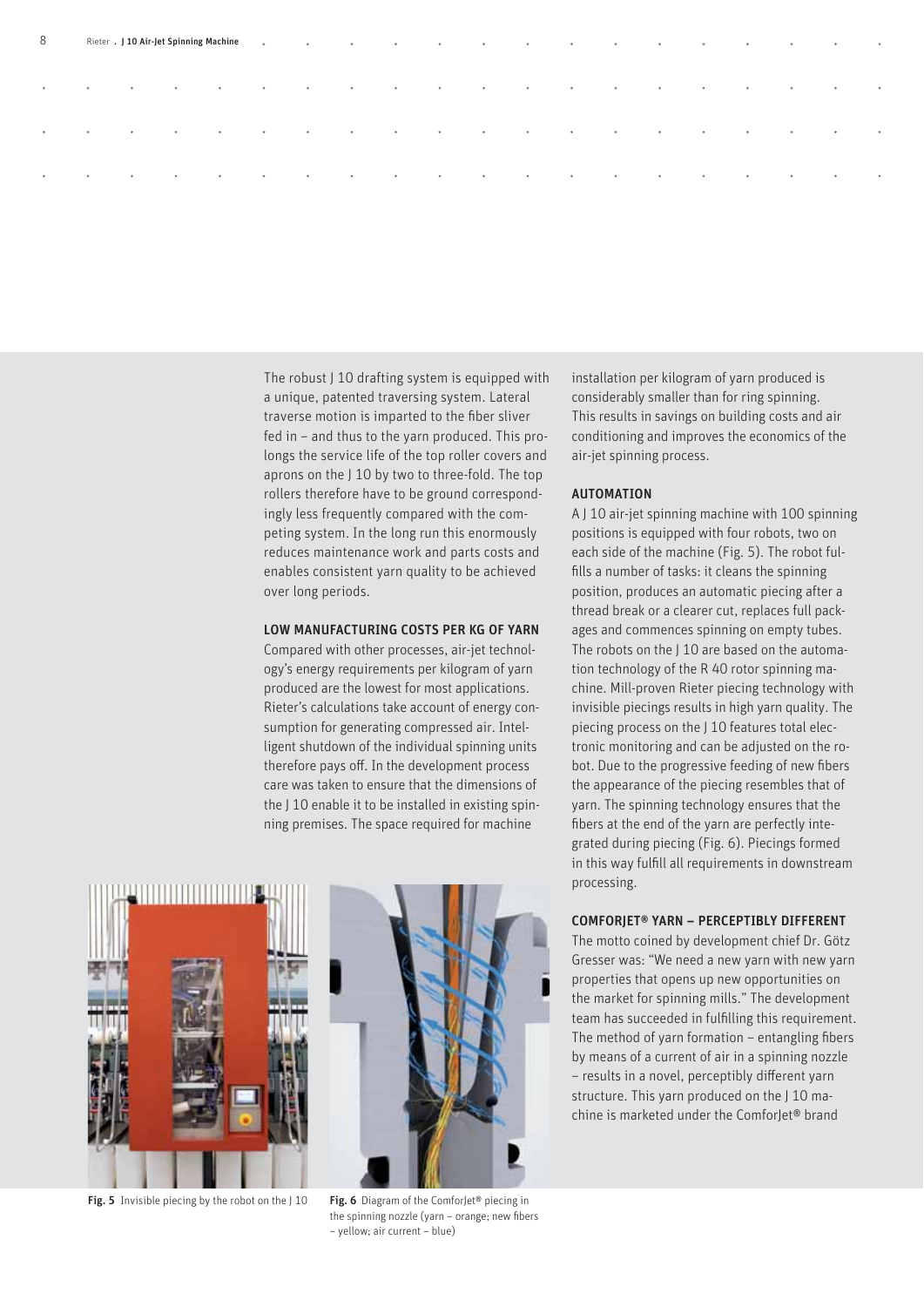| <b>Contractor</b>         | $\bullet$ |                                     | . Rieter . J 10 Air-Jet Spinning Machine                                                                        |  |  |                                                                                                                 |  |  |  |  |                         | 9 |
|---------------------------|-----------|-------------------------------------|-----------------------------------------------------------------------------------------------------------------|--|--|-----------------------------------------------------------------------------------------------------------------|--|--|--|--|-------------------------|---|
| <b>Contract</b><br>$\sim$ |           | <b>Contract Contract</b>            | the control of the control of the                                                                               |  |  | the contract of the contract of the contract of the contract of the contract of the contract of the contract of |  |  |  |  | $\sim 100$ km s $^{-1}$ |   |
| $\sim$                    | $\bullet$ | <b>State Controller State State</b> |                                                                                                                 |  |  |                                                                                                                 |  |  |  |  | <b>Contract</b>         |   |
| $\sim$                    | $\bullet$ | <b>Contract Contract</b>            | the contract of the contract of the contract of the contract of the contract of the contract of the contract of |  |  |                                                                                                                 |  |  |  |  | <b>Contract</b>         |   |
|                           |           |                                     |                                                                                                                 |  |  |                                                                                                                 |  |  |  |  |                         |   |

name. Air is an essential factor influencing yarn structure in the formation of ComforJet® yarn. ComforJet® yarns therefore differ from ring-spun and rotor-spun yarns and have unique properties that display their advantages both in processing and in the end product and the end use (Fig. 7).



Fig. 7 Soft hand and high pile density in knitted fabrics made from ComforJet®.

#### COMFORJET® YARN WITH DEFINED HAIRINESS

The drawn fibers pass into a spinning nozzle in the non-contact ComforJet® spinning process. The leading end of the fibers forms the core of the yarn. The free fiber ends are wrapped around the parallel yarn core by the vortex of air in the spinning nozzle (Fig. 8). The surface of the yarn is very smooth. The fibers which cause hairiness are very short or form small loops. The hairiness and bulk of ComforJet® yarns can be changed and reproduced on the J 10 air-jet spinning machine via the machine setting. This flexibility is not available to this degree with any other spinning system.

#### ADVANTAGES IN THE DOWNSTREAM PROCESS-ING OF COMFORJET® YARN

Low hairiness and good integration of the fibers in the yarn strand reduce dust and fly generation during downstream processing. Excellent pilling resistance is displayed in the washing process. Productivity is increased in weaving and knitting operations. Product quality also benefits from reduced contamination by fly. The typical ComforJet® yarn structure results in high moisture absorption in the downstream processing of the yarn. What is the consequence of this? In the sizing process the concentration of sizing agent can be reduced. In the dyeing process the same color intensity is achieved with less dyestuff.



Fig. 8 Good fiber integration in ComforJet® yarn results in low hairiness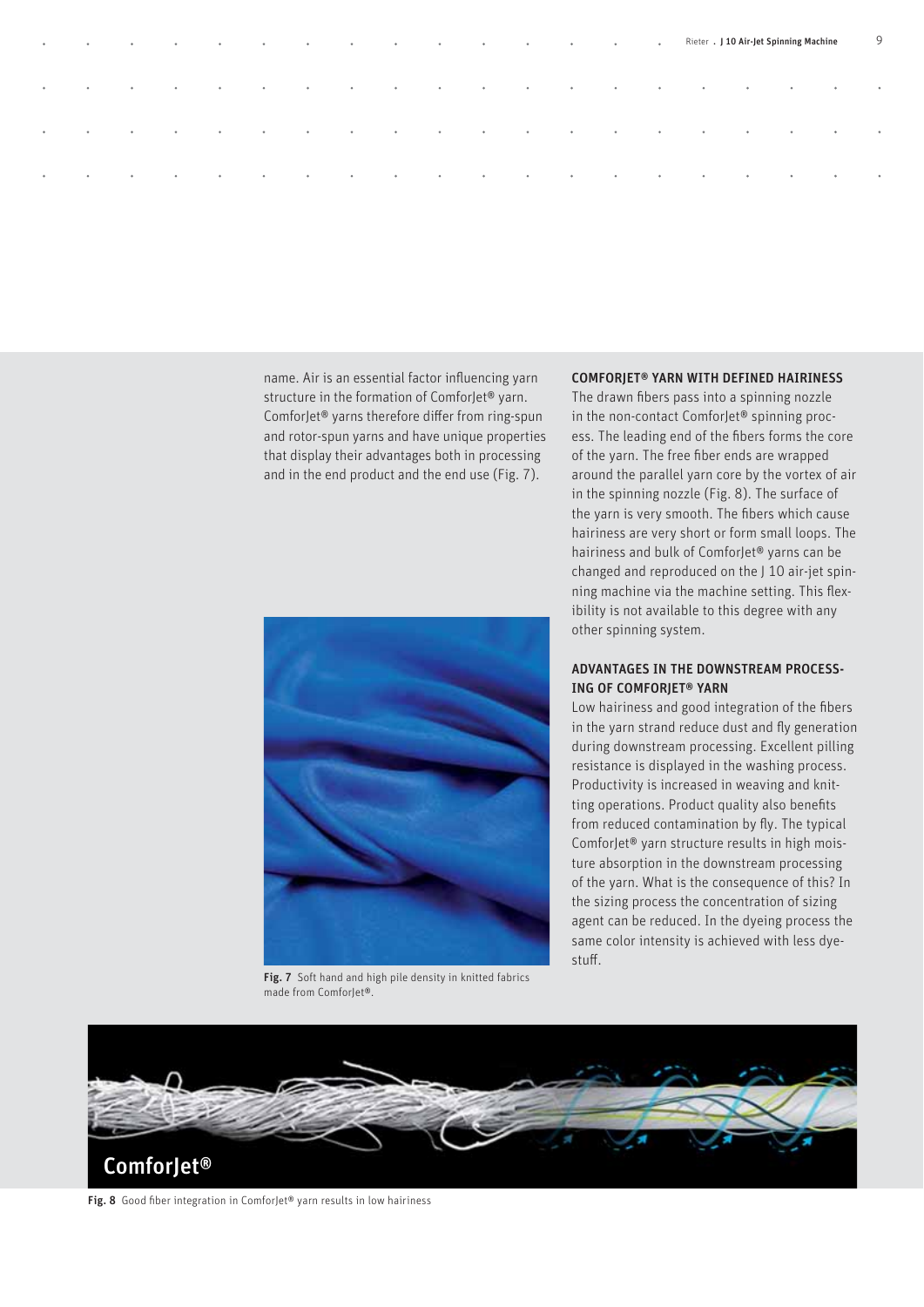| 10        |                         |                                           |                          |                                     |                               |                                   |                                                                                                                                                                                                                                       |                                 |                                   |                          |                                   |                                   | <b>Contract Contract State</b> |                                                      | <b>Contract Contract Contract Contract</b> | $\sim$ $\sim$ $\sim$        | $\sim$ $\sim$            | $\bullet$                |
|-----------|-------------------------|-------------------------------------------|--------------------------|-------------------------------------|-------------------------------|-----------------------------------|---------------------------------------------------------------------------------------------------------------------------------------------------------------------------------------------------------------------------------------|---------------------------------|-----------------------------------|--------------------------|-----------------------------------|-----------------------------------|--------------------------------|------------------------------------------------------|--------------------------------------------|-----------------------------|--------------------------|--------------------------|
| $\bullet$ | $\sim 100$ m $^{-1}$    | <b>Contractor</b>                         | <b>Contract Avenue</b>   | <b>Contract Contract</b>            | <b>Contract Contract</b>      | <b>Contractor</b>                 | the contract of the contract of the contract of the contract of the contract of the contract of the contract of                                                                                                                       |                                 |                                   |                          | <b>Contract Contract Contract</b> | the control of the control of the |                                | <b>Contract Contract</b><br><b>Contract Contract</b> |                                            | <b>Contractor</b>           | $\sim$ $\sim$ $\sim$     | <b>Contract Contract</b> |
| $\bullet$ | $\qquad \qquad \bullet$ | $\alpha$ , $\alpha$ , $\alpha$ , $\alpha$ | <b>Contract Contract</b> | $\sim 10^{-10}$ and $\sim 10^{-10}$ | <b>State Controller State</b> | <b>Contract Contract Contract</b> | $\mathbf{a}$ and $\mathbf{a}$ are associated to the contract of the contract of the contract of the contract of the contract of the contract of the contract of the contract of the contract of the contract of the contract of the c |                                 |                                   |                          | $\sim$ $\sim$ $\sim$ $\sim$       | the control of the control of the | $\sim$ 0.000 $\sim$            |                                                      | <b>Contract Contract</b>                   | $\sim$ $\sim$ $\sim$ $\sim$ | $\sim$ 0.000 $\sim$      | <b>Contract Contract</b> |
| $\bullet$ | $\sim$ 0.000 $\pm$      | $\sim 100$ m $^{-1}$                      | $\sim 100$               | <b>Contractor</b>                   | <b>Contract Contract</b>      | <b>Contract Contract</b>          | <b>Contract Contract</b>                                                                                                                                                                                                              | the contract of the contract of | <b>Contract Contract Contract</b> | <b>Contract Contract</b> | <b>Contract Contract Contract</b> | <b>Contract Contract Contract</b> | <b>Contract Ave</b>            | <b>Contractor</b>                                    | <b>Contract Contract</b>                   | <b>Contract Contract</b>    | <b>Contract Contract</b> | <b>Contract Contract</b> |
|           |                         |                                           |                          |                                     |                               |                                   |                                                                                                                                                                                                                                       |                                 |                                   |                          |                                   |                                   |                                |                                                      |                                            |                             |                          |                          |

#### HIGH QUALITY OF THE COMFORJET® END PRODUCT

ComforJet® yarns are very soft and bulky. These properties result in visibly greater pile density and uniformity of the fabric. The fabrics have a soft hand and feel pleasant on the skin. Rieter's unique piecing technology means that Comfor-Jet® piecings are virtually invisible in woven and knitted fabrics, a huge quality enhancement feature. Clearly defined printing contours when printing ComforJet® fabrics are a result of the low hairiness of ComforJet® yarn (Fig. 9 / 10).

Who hasn't been irritated when a new T-shirt lost its shape and was full of fiber knots - so-called pilling – after two or three washes? ComforJet® textiles are longer-lasting. A soft hand, low pilling tendency, high dimensional stability – these are the advantages that consumers and garment manufacturers appreciate about ComforJet® yarn. The J 10 development project was supported and co-financed by the OPPP program (Operační program Průmysl a podnikání) of the Ministry of Industry and Commerce of the Czech Republic.

"The best way to predict the future is to shape it," Willy Brandt, politician and Nobel Peace Prizewinner, once said. You too can launch yourself into the future with the J 10 air-jet spinning machine.

Vera Stepanska, Marc Schnell Product Management Air-Jet Spinning